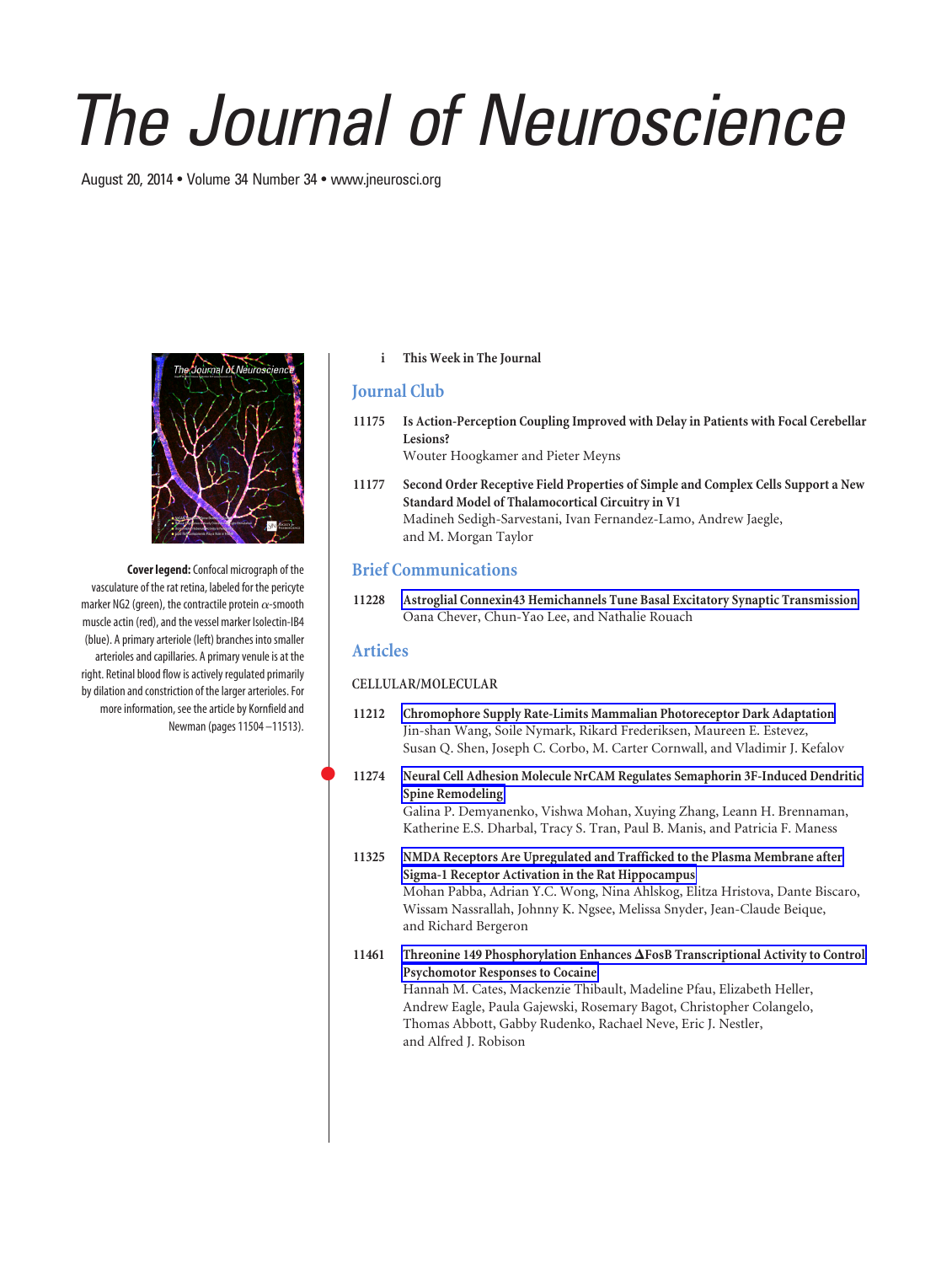## **DEVELOPMENT/PLASTICITY/REPAIR**

 $\bullet$ 

|                      | DE VELOI MENTALEAOTIVITTALEI AIR                                                                                                                                                                                                                                                                                |
|----------------------|-----------------------------------------------------------------------------------------------------------------------------------------------------------------------------------------------------------------------------------------------------------------------------------------------------------------|
| 11288                | Intersubject Variability of and Genetic Effects on the Brain's Functional Connectivity<br>during Infancy                                                                                                                                                                                                        |
|                      | Wei Gao, Amanda Elton, Hongtu Zhu, Sarael Alcauter, J. Keith Smith,<br>John H. Gilmore, and Weili Lin                                                                                                                                                                                                           |
| 11304                | Neuronal Somata and Extrasomal Compartments Play Distinct Roles during Synapse<br>Formation between Lymnaea Neurons<br>Fenglian Xu, Collin C. Luk, Ryanne Wiersma-Meems, Kelly Baehre,<br>Cameron Herman, Wali Zaidi, Noelle Wong, and Naweed I. Syed                                                           |
| 11399                | Developmental Profiles of the Intrinsic Properties and Synaptic Function of Auditory<br>Neurons in Preterm and Term Baboon Neonates<br>Sei Eun Kim, Seul Yi Lee, Cynthia L. Blanco, and Jun Hee Kim                                                                                                             |
| 11452                | Neonatal Amygdala Lesions Lead to Increased Activity of Brain CRF Systems<br>and Hypothalamic-Pituitary-Adrenal Axis of Juvenile Rhesus Monkeys<br>Jessica Raper, Shannon B.Z. Stephens, Amy Henry, Trina Villarreal,<br>Jocelyne Bachevalier, Kim Wallen, and Mar M. Sanchez                                   |
|                      | <b>SYSTEMS/CIRCUITS</b>                                                                                                                                                                                                                                                                                         |
| 11222                | Correlations in V1 Are Reduced by Stimulation Outside the Receptive Field<br>Adam C. Snyder, Michael J. Morais, Adam Kohn, and Matthew A. Smith                                                                                                                                                                 |
| 11349                | Spatial Irregularities of Sensitivity along the Organ of Corti of the Cochlea<br>Andrei N. Temchin and Mario A. Ruggero                                                                                                                                                                                         |
| 11385                | Mechanisms of Sharp Wave Initiation and Ripple Generation<br>Dániel Schlingloff, Szabolcs Káli, Tamás F. Freund, Norbert Hájos,<br>and Attila I. Gulyás                                                                                                                                                         |
| 11405                | Leptin Acts via Lateral Hypothalamic Area Neurotensin Neurons to Inhibit Orexin<br>Neurons by Multiple GABA-Independent Mechanisms<br>Paulette B. Goforth, Gina M. Leinninger, Christa M. Patterson, Leslie S. Satin,<br>and Martin G. Myers Jr                                                                 |
| 11504                | Regulation of Blood Flow in the Retinal Trilaminar Vascular Network<br>Tess E. Kornfield and Eric A. Newman                                                                                                                                                                                                     |
| BEHAVIORAL/COGNITIVE |                                                                                                                                                                                                                                                                                                                 |
| 11180                | Temporal and Region-Specific Requirements of $\alpha$ CaMKII in Spatial and Contextual<br>Learning<br>Katharina G. Achterberg, Gabriëlle H.S. Buitendijk, Martijn J. Kool,<br>Susanna M.I. Goorden, Laura Post, Denise E. Slump, Alcino J. Silva,<br>Geeske M. van Woerden, Steven A. Kushner, and Ype Elgersma |
| 11188                | Associative Encoding and Retrieval Are Predicted by Functional Connectivity in<br>Distinct Hippocampal Area CA1 Pathways<br>Katherine Duncan, Alexa Tompary, and Lila Davachi                                                                                                                                   |
| 11233                | Responses of Prefrontal Multisensory Neurons to Mismatching Faces<br>and Vocalizations<br>Maria M. Diehl and Lizabeth M. Romanski                                                                                                                                                                               |
| 11244                | Distinct Roles of Bulbar Muscarinic and Nicotinic Receptors in Olfactory<br>Discrimination Learning<br>Sasha Devore, Licurgo de Almeida, and Christiane Linster                                                                                                                                                 |
| 11261                | Network Organization Unfolds over Time during Periods of Anxious Anticipation<br>Brenton W. McMenamin, Sandra J.E. Langeslag, Mihai Sirbu, Srikanth Padmala,<br>and Luiz Pessoa                                                                                                                                 |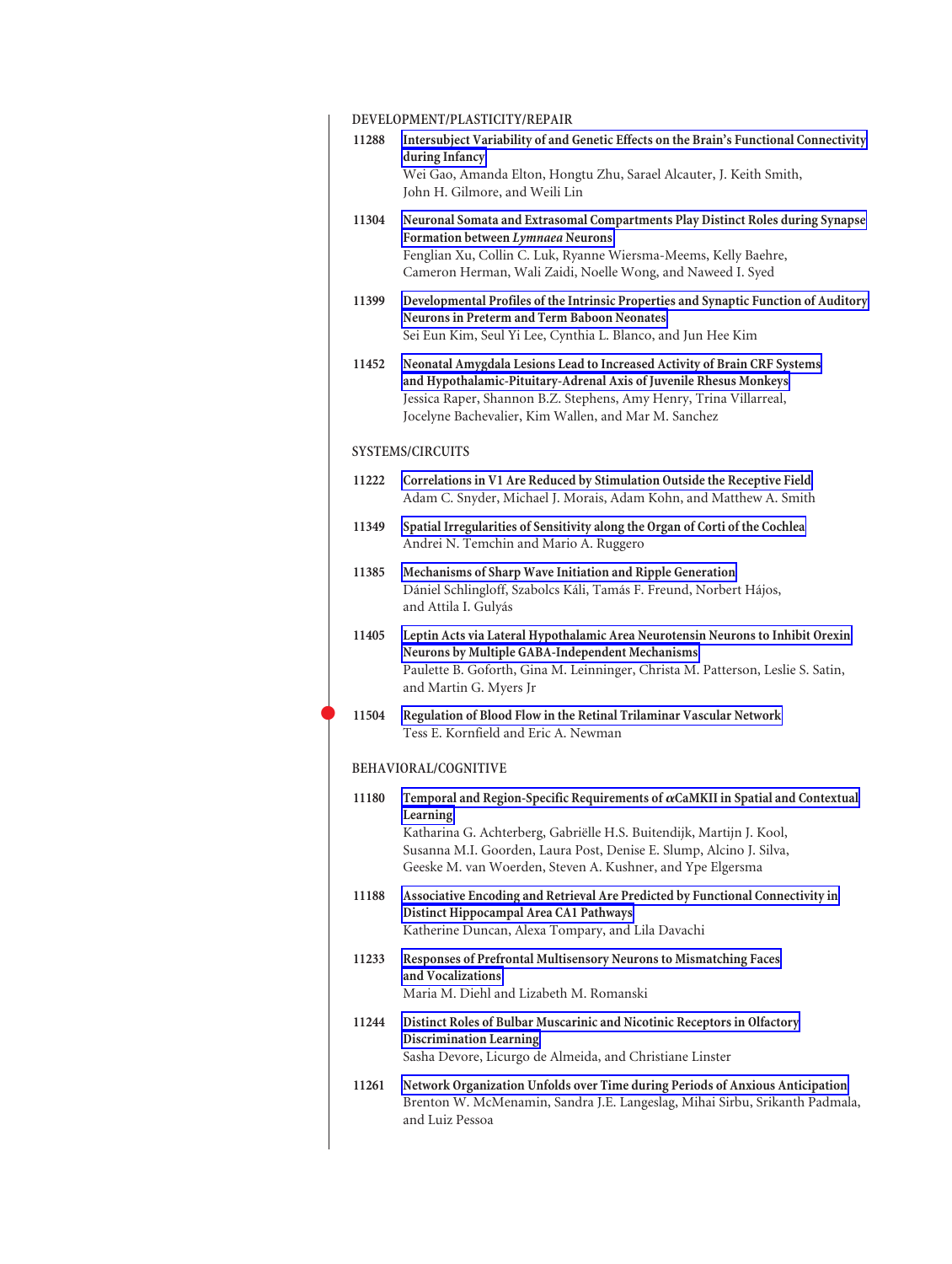| 11297                   | Transfer of Learning Relates to Intrinsic Connectivity between Hippocampus,<br>Ventromedial Prefrontal Cortex, and Large-Scale Networks<br>Raphael T. Gerraty, Juliet Y. Davidow, G. Elliott Wimmer, Itamar Kahn,<br>and Daphna Shohamy                                                                                                                                                                                                      |
|-------------------------|----------------------------------------------------------------------------------------------------------------------------------------------------------------------------------------------------------------------------------------------------------------------------------------------------------------------------------------------------------------------------------------------------------------------------------------------|
| 11316                   | Role of Bed Nucleus of the Stria Terminalis Corticotrophin-Releasing Factor<br>Receptors in Frustration Stress-Induced Binge-Like Palatable Food Consumption in<br>Female Rats with a History of Food Restriction<br>Maria Vittoria Micioni Di Bonaventura, Roberto Ciccocioppo, Adele Romano,<br>Jennifer M. Bossert, Kenner C. Rice, Massimo Ubaldi, Robyn St. Laurent,<br>Silvana Gaetani, Maurizio Massi, Yavin Shaham, and Carlo Cifani |
| 11339                   | Anterior Insula Activity Reflects the Effects of Intentionality on the Anticipation of<br><b>Aversive Stimulation</b><br>Mimi Liljeholm, Simon Dunne, and John P. O'Doherty                                                                                                                                                                                                                                                                  |
| 11355                   | Theta and High-Frequency Activity Mark Spontaneous Recall of Episodic Memories<br>John F. Burke, Ashwini D. Sharan, Michael R. Sperling, Ashwin G. Ramayya,<br>James J. Evans, M. Karl Healey, Erin N. Beck, Kathryn A. Davis,<br>Timothy H. Lucas, II, and Michael J. Kahana                                                                                                                                                                |
| 11366                   | Role of the Dorsal Medial Habenula in the Regulation of Voluntary Activity, Motor<br>Function, Hedonic State, and Primary Reinforcement<br>Yun-Wei A. Hsu, Si D. Wang, Shirong Wang, Glenn Morton, Hatim A. Zariwala,<br>Horacio O. de la Iglesia, and Eric E. Turner                                                                                                                                                                        |
| 11439                   | Human Brain Responses to Concomitant Stimulation of $A\delta$ and C Nociceptors<br>L. Hu, M.M. Cai, P. Xiao, F. Luo, and G.D. Iannetti                                                                                                                                                                                                                                                                                                       |
| 11470                   | The Generalization of Prior Uncertainty during Reaching<br>Hugo L. Fernandes, Ian H. Stevenson, Iris Vilares, and Konrad P. Kording                                                                                                                                                                                                                                                                                                          |
| NEUROBIOLOGY OF DISEASE |                                                                                                                                                                                                                                                                                                                                                                                                                                              |
| 11199                   | Opposing Brain Differences in 16p11.2 Deletion and Duplication Carriers<br>Abid Y. Qureshi, Sophia Mueller, Abraham Z. Snyder, Pratik Mukherjee,<br>Jeffrey I. Berman, Timothy P.L. Roberts, Srikantan S. Nagarajan, John E. Spiro,<br>Wendy K. Chung, Elliott H. Sherr, and Randy L. Buckner on behalf of the Simons<br><b>VIP Consortium</b>                                                                                               |
| 11416                   | Amyloid-ß-Induced Action Potential Desynchronization and Degradation of<br>Hippocampal Gamma Oscillations Is Prevented by Interference with Peptide<br><b>Conformation Change and Aggregation</b><br>Firoz Roshan Kurudenkandy, Misha Zilberter, Henrik Biverstål, Jenny Presto,<br>Dmytro Honcharenko, Roger Strömberg, Jan Johansson, Bengt Winblad,<br>and André Fisahn                                                                   |
| 11426                   | The Major Cholesterol Metabolite Cholestane- $3\beta$ , $5\alpha$ , $6\beta$ -Triol Functions as an<br><b>Endogenous Neuroprotectant</b><br>Haiyan Hu, Yuehan Zhou, Tiandong Leng, Ailing Liu, Youqiong Wang,<br>Xiuhua You, Jingkao Chen, Lipeng Tang, Wenli Chen, Pengxin Qiu, Wei Yin,<br>Yijun Huang, Jingxia Zhang, Liwei Wang, Hanfei Sang, and Guangmei Yan                                                                           |
| 11485                   | Activation of TRPML1 Clears Intraneuronal $\overrightarrow{AB}$ in Preclinical Models of HIV<br>Infection<br>Mihyun Bae, Neha Patel, Haoxing Xu, Mingwaoh Lee,<br>Kumiko Tominaga-Yamanaka, Avindra Nath, Jonathan Geiger, Myriam Gorospe,<br>Mark P. Mattson, and Norman J. Haughey                                                                                                                                                         |
|                         |                                                                                                                                                                                                                                                                                                                                                                                                                                              |